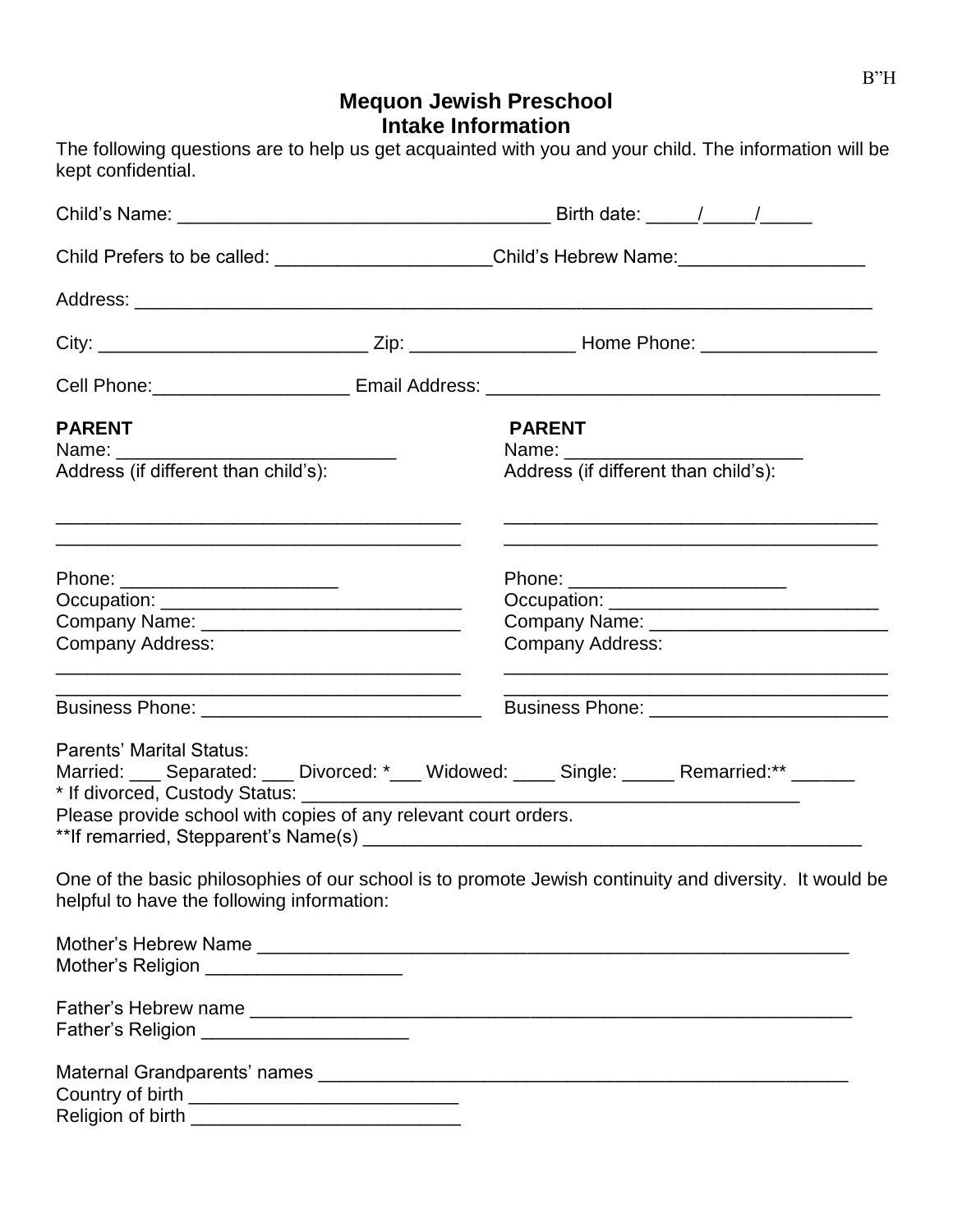|                            | Country of birth _______________________________                                                                                                                                                                                    |                                |                                                                                                           |
|----------------------------|-------------------------------------------------------------------------------------------------------------------------------------------------------------------------------------------------------------------------------------|--------------------------------|-----------------------------------------------------------------------------------------------------------|
|                            |                                                                                                                                                                                                                                     |                                |                                                                                                           |
| Other children in family:  |                                                                                                                                                                                                                                     |                                |                                                                                                           |
|                            | Name: ________________________Birth date: __________                                                                                                                                                                                |                                |                                                                                                           |
|                            | Name: _______________________Birth date: _________                                                                                                                                                                                  |                                |                                                                                                           |
|                            | Name: _________________________Birth date: __________                                                                                                                                                                               |                                |                                                                                                           |
|                            | Name: Birth date:                                                                                                                                                                                                                   |                                |                                                                                                           |
|                            | parental caregiving. Other than relatives, who are the important others in your child's life?                                                                                                                                       |                                | We know that infant, toddlers and pre-schoolers often have several people in their lives to support       |
|                            |                                                                                                                                                                                                                                     |                                | Pets: Kind: _____________________Name: __________________Kind: ____________________Name: ________________ |
|                            |                                                                                                                                                                                                                                     | DEVELOPMENTAL HISTORY OF CHILD |                                                                                                           |
|                            | surrogacy, delivery experiences, prematurity, foster care, etc.):<br>,我们也不能在这里的时候,我们也不能在这里的时候,我们也不能不能在这里的时候,我们也不能不能不能会不能会不能会不能会不能会不能会不能会不能会不能会不能会不能会不                                                                               |                                | <u> 1989 - Johann Stoff, amerikansk politiker (d. 1989)</u>                                               |
|                            | Is your child aware of his/her way of joining the family? _____________                                                                                                                                                             |                                |                                                                                                           |
|                            | Did your child have colic as an infant? __________                                                                                                                                                                                  |                                |                                                                                                           |
| At what age did your child |                                                                                                                                                                                                                                     |                                |                                                                                                           |
|                            |                                                                                                                                                                                                                                     |                                |                                                                                                           |
|                            | crawl? ________________________                                                                                                                                                                                                     |                                |                                                                                                           |
|                            |                                                                                                                                                                                                                                     |                                | repeat short sentences?___________                                                                        |
|                            | Does your child receive support in: Dressing: _____ Undressing: ____ Toileting: ____                                                                                                                                                |                                | Eating: Coing to Sleep: Washing: _____ Other: Other: ___________________________                          |
|                            | At what time does your child usually get up in the AM? _________________________<br>At what time does your child usually go to bed at night? _______________________<br>Does your child usually sleep well? _______________________ |                                |                                                                                                           |
|                            | How many times has your family moved in the past? __________________<br>What was your favorite place?______________<br>If not, with whom does he/she share? ____________________                                                    |                                |                                                                                                           |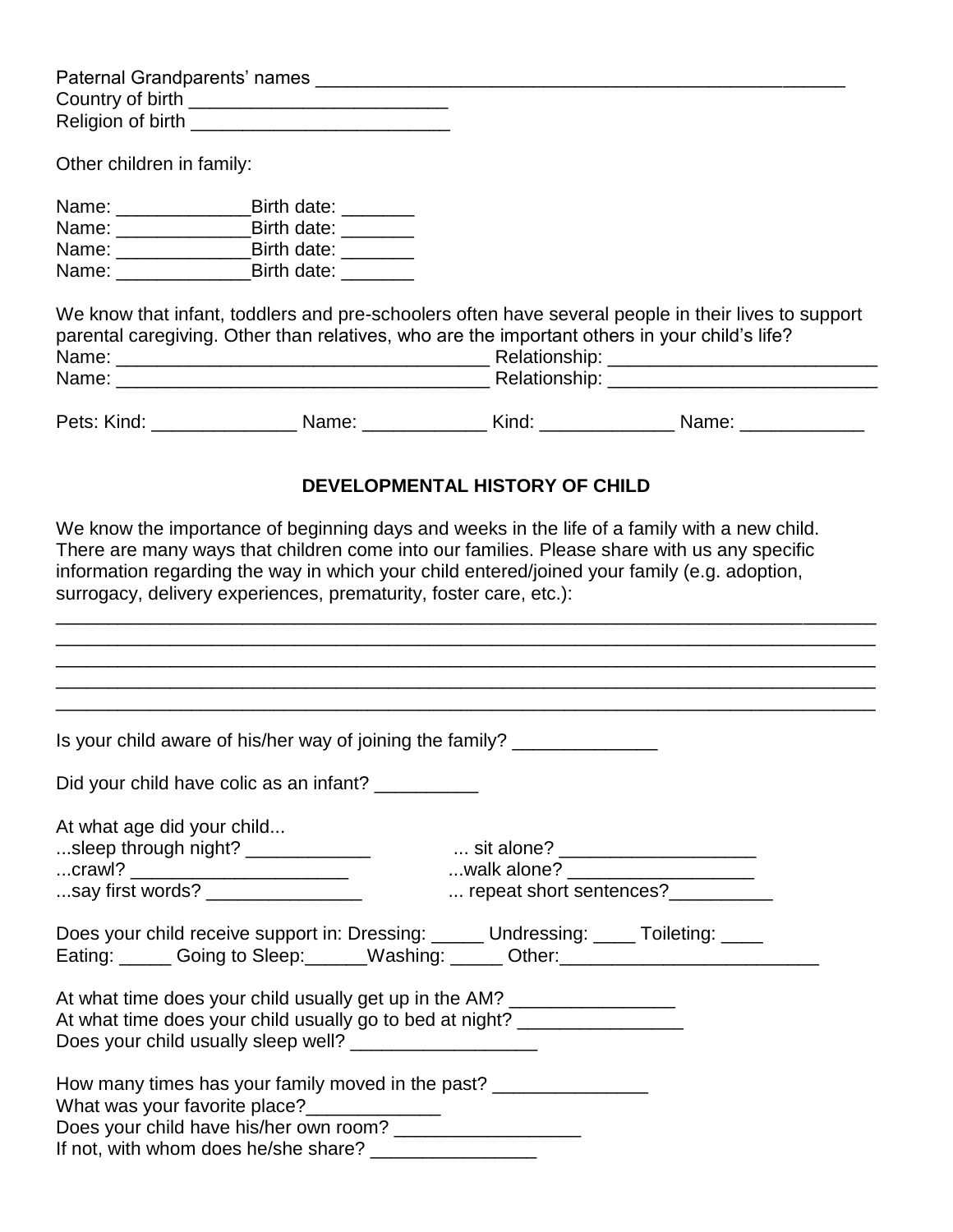Does your child play primarily ...

... alone? \_\_\_\_\_\_\_\_\_\_\_\_ ...with siblings? \_\_\_\_\_ ...with adults? \_\_\_\_\_\_\_\_\_\_\_ ...with other children? \_\_\_\_\_\_

Please describe the things that your family loves to do together. Any specific dislikes?

| Where are you in the process of teaching your child to use the potty or toilet? What are your<br>beliefs?<br>Does your child need to be reminded to go to the bathroom?<br>What terms are used in your household in reference to toileting? |
|---------------------------------------------------------------------------------------------------------------------------------------------------------------------------------------------------------------------------------------------|
| Does your family enjoy watching TV?<br>How may hours daily does your child watch TV? ___________<br>What programs does he/she typically watch?<br>Does your child prefer watching TValone? _____  with adults? ____with other children? ___ |
| We know that socialization is part of the early years and parents teach their children right from<br>wrong from early on - what have you found most effective?                                                                              |
| How does your family handle separations? Is there anything to help us help you?                                                                                                                                                             |
| How do you help your child deal with the normal separations of early development?                                                                                                                                                           |
| How does your child react to new experiences including new people in his/her life – like a new<br>teacher? Does your child have any needs in new situations that would be helpful to know?                                                  |
| Are there things that your child uses/needs as a means of comfort or security during times of stress<br>and fatigue (i.e. blanket, bottle, thumb, stuffed animal)?                                                                          |
|                                                                                                                                                                                                                                             |

Synagogue Affiliation: \_\_\_\_\_\_\_\_\_\_\_\_\_\_\_\_\_\_\_\_\_\_\_\_\_\_\_

Did your family participate in any religious/spiritual experiences? What were they? What did you like or dislike?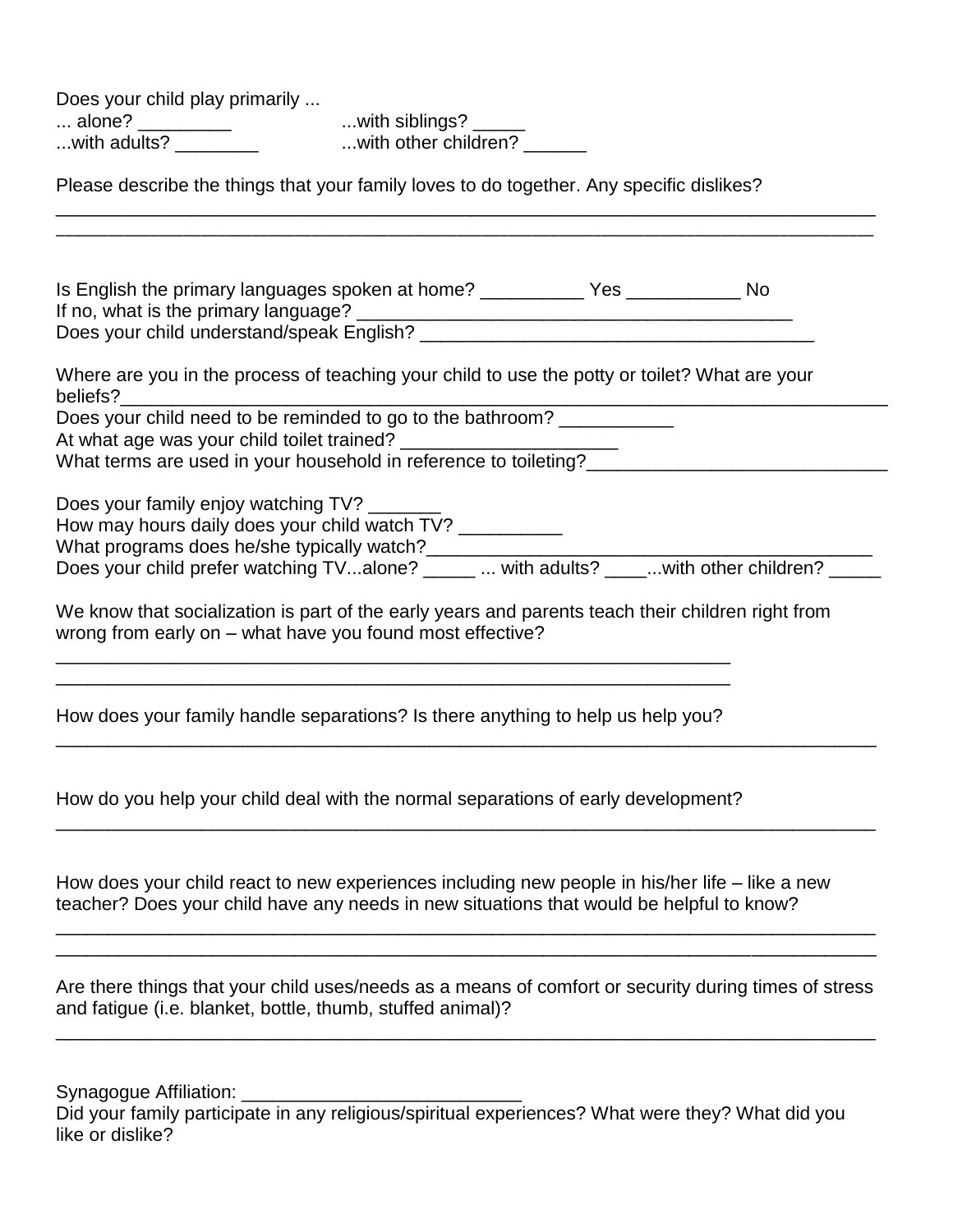What schools has your child previously attended? What years?

Are there organized play experiences that your child has had previously (i.e. swim class, gym, library hour, dance class, summer camp, etc.)?

All little children have fears form time to time; fear is one of those human inborn feelings. Please share fears that your child has experienced: (loud noises, clowns, animals, costumes)

In the following space, please describe your child, your value and beliefs towards parenting, and any comments, which you feel would help us, become better acquainted with you and your child. If relevant, please also include dates for any surgery, overnight hospital stay, or serious accident.

Child:

Values and Beliefs:

**Special Situation:**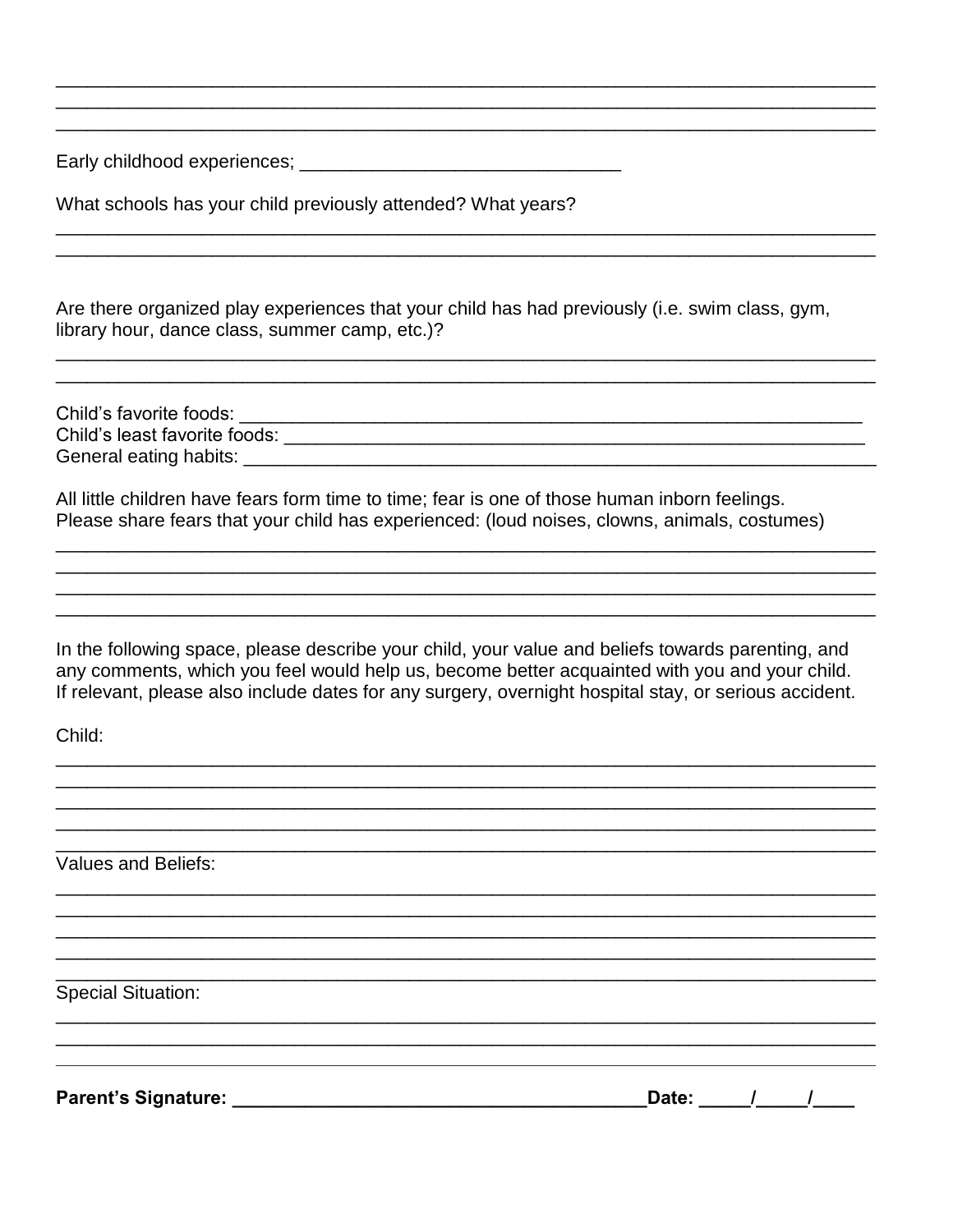#### **MJP MEDICAL INFORMATION**

Child's Name: \_\_\_\_\_\_\_\_\_\_\_\_\_\_\_\_\_\_\_\_\_\_\_\_\_\_\_\_\_\_\_\_\_\_\_\_\_

To reach parents phone:

| <b>PARENT</b>   | PARENT          |
|-----------------|-----------------|
| Name:           | Name:           |
| Work $#$ :      | Work $#$ :      |
| Cellular/Car #: | Cellular/Car #: |

In case of emergency, the following people may be called and are authorized to pick up the above named child from MJP, if parents cannot be reached (we **must** have **3** on file):

|                                                                                         | Physician to be called in case of emergency or if medical advice is needed, permission is given to<br>Mequon Jewish Preschool to phone my child's doctor: |  |
|-----------------------------------------------------------------------------------------|-----------------------------------------------------------------------------------------------------------------------------------------------------------|--|
|                                                                                         |                                                                                                                                                           |  |
|                                                                                         |                                                                                                                                                           |  |
|                                                                                         | In case of emergency, what action should be taken?<br>Describe your child's general health (frequent colds, ear infections, fevers, etc.):                |  |
| Does your child have allergies? __________<br>If so, to what? (Please be very specific) |                                                                                                                                                           |  |
| Side effects, if any?                                                                   | Does your child take medication daily/regularly? ________                                                                                                 |  |
| If so, please explain:                                                                  | Does your child take any medication, which affects his/her behavior? __________                                                                           |  |
|                                                                                         | Please describe any toileting issues (i.e. constipation, prone to diaper rash, prone to infection, etc.):                                                 |  |

\_\_\_\_\_\_\_\_\_\_\_\_\_\_\_\_\_\_\_\_\_\_\_\_\_\_\_\_\_\_\_\_\_\_\_\_\_\_\_\_\_\_\_\_\_\_\_\_\_\_\_\_\_\_\_\_\_\_\_\_\_\_\_\_\_\_\_\_\_\_\_\_\_\_\_\_\_\_\_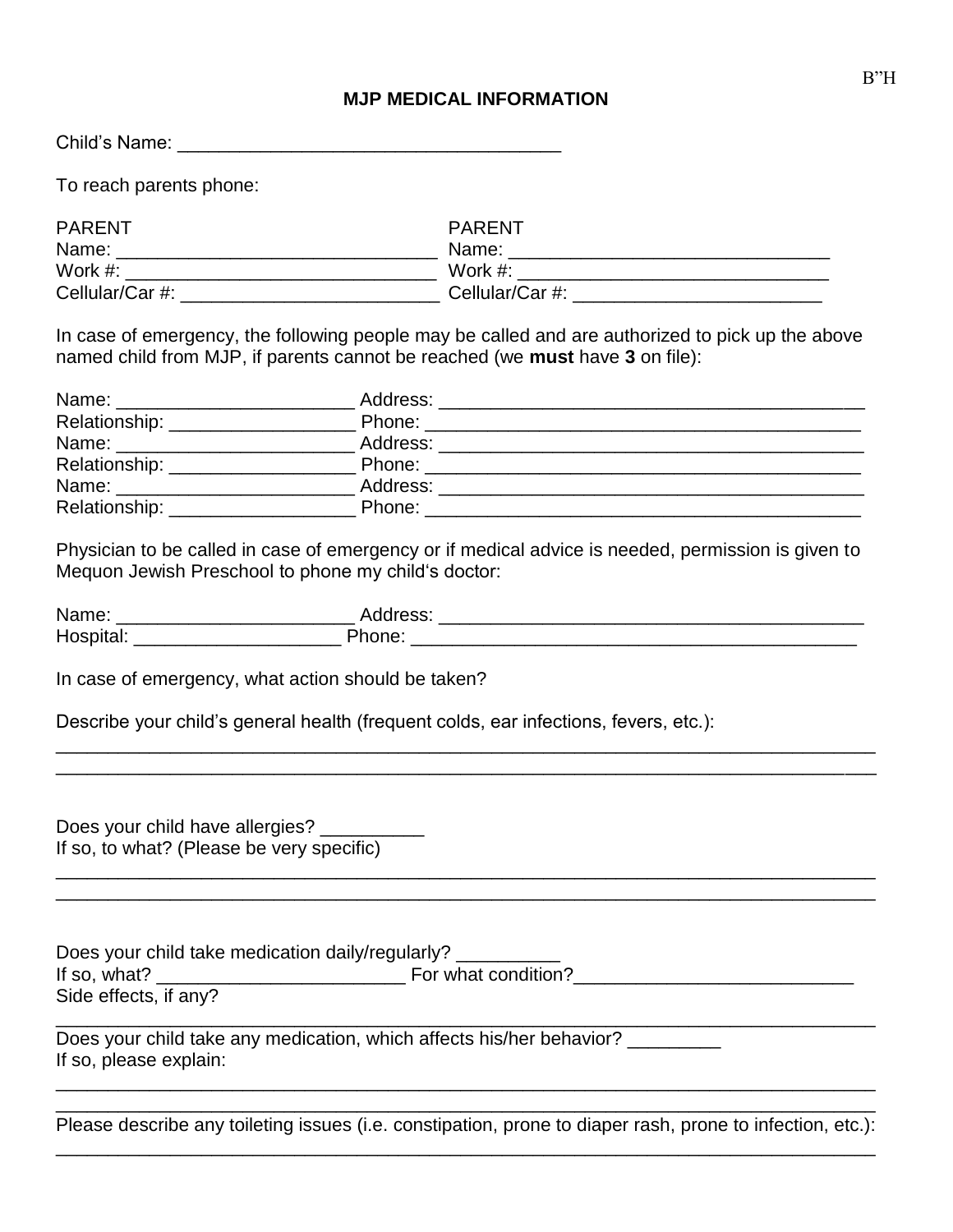## **IT IS THE PARENT'S RESPONSIBILITY TO KEEP THESE FORMS UP TO DATE!!!!**

## **Parent's Signature: \_\_\_\_\_\_\_\_\_\_\_\_\_\_\_\_\_\_\_\_\_\_\_\_\_\_\_\_\_\_\_\_\_\_\_\_**

| _______________________, as parent/guardian of _________________________________                  | , give |
|---------------------------------------------------------------------------------------------------|--------|
| authorization to the director and staff of Mequon Jewish Preschool to remove the above            |        |
| minor from its premises in order to obtain emergency medical treatment. Mequon Jewish Preschool   |        |
| has my permission to seek a licensed physician, dentist, hospital, or clinic, to                  |        |
| administer care to my child. It is understood that I will hold Mequon Jewish Preschool            |        |
| harmless for the nature and outcome of any emergency medical treatment. It is also understood     |        |
| that I leave the decision of what constitutes an emergency to the sole discretion of the staff of |        |
| Mequon Jewish Preschool.                                                                          |        |

| <b>Parent's Signature:</b> | Date: |  |  |  |
|----------------------------|-------|--|--|--|
|----------------------------|-------|--|--|--|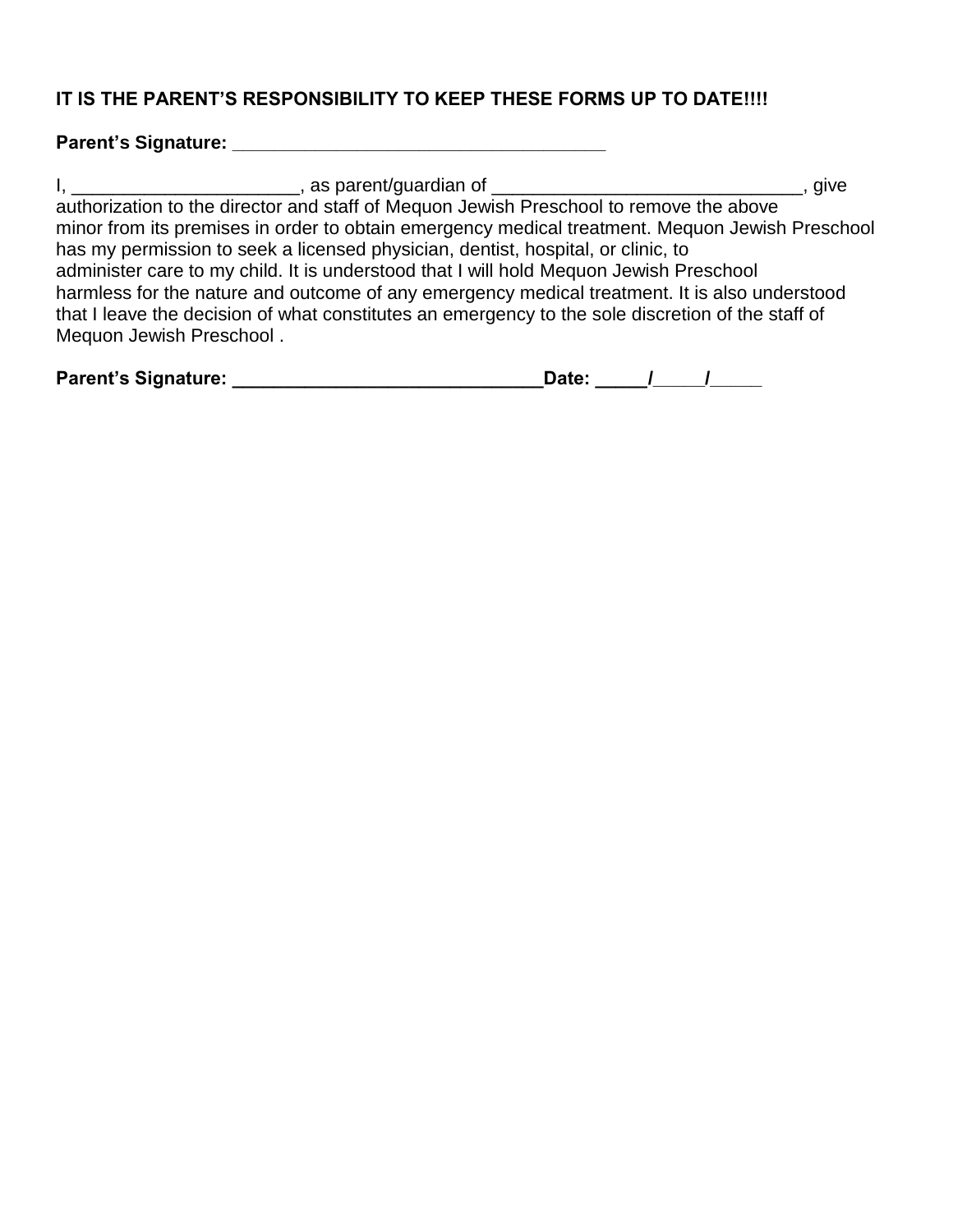#### **MJP ARRIVAL & DEPARTURE INFORMATION**

Day Arriving with Leaving with Relationship Phone

Monday **Tuesday** Wednesday **Thursday** Friday

Please list the names of those, other than selves, authorized to pick up your child, include any persons with whom you may be carpooling. Persons listed on your medical emergency list are already deemed authorized to picked up your child; however, they should be relisted here if they will be picking up your child on a regular basis.

| Relationship: _____________________                                                  |
|--------------------------------------------------------------------------------------|
|                                                                                      |
| Relationship: ______________________                                                 |
|                                                                                      |
| Relationship: _____________________                                                  |
|                                                                                      |
| If there are any abanges, please let us know by emailing us of mindingersals@aol.com |

**If there are any changes, please let us know by emailing us at mjpdinnergala@aol.com**

| <b>Parent's Signature:</b> |  |  |  |  |
|----------------------------|--|--|--|--|
|----------------------------|--|--|--|--|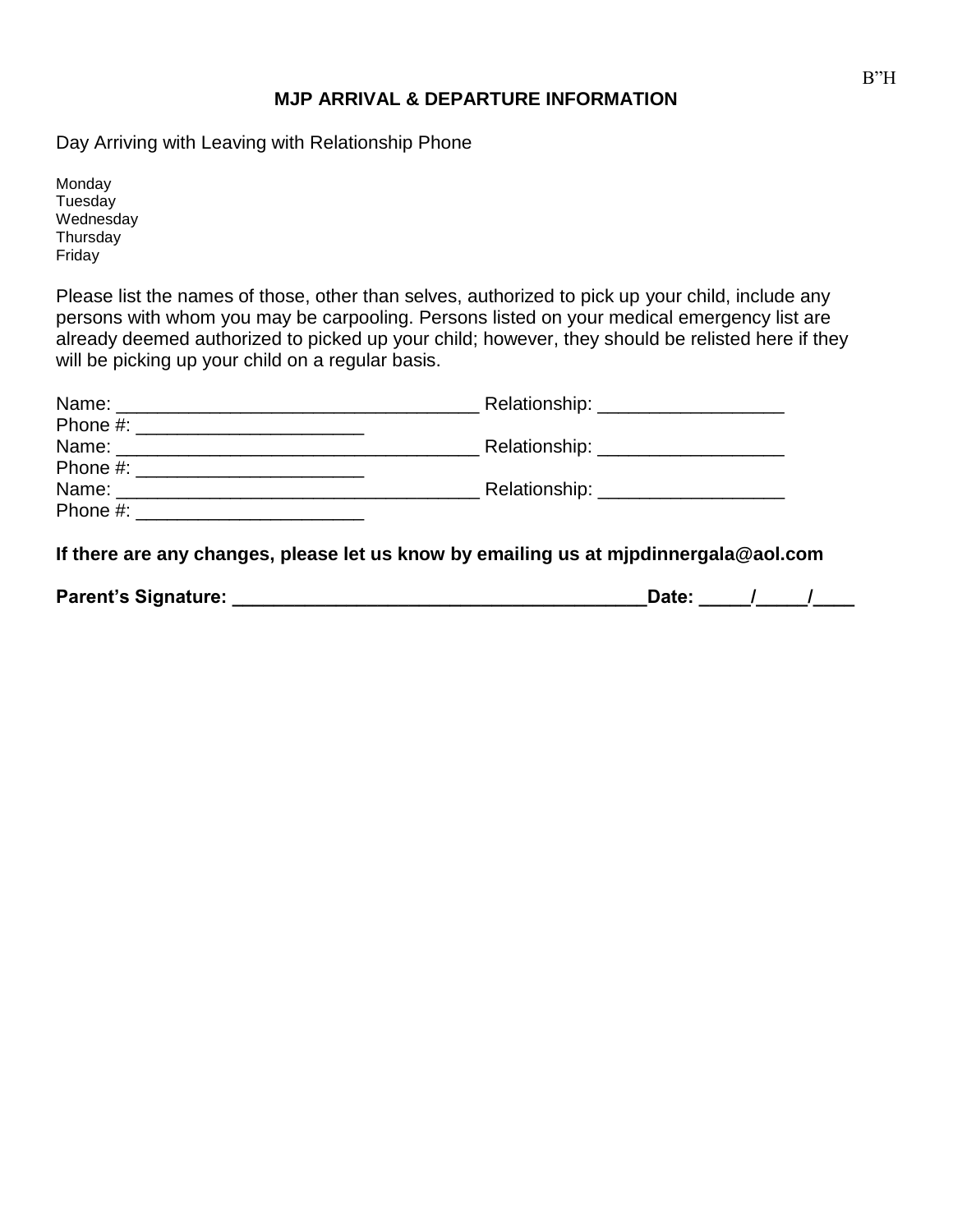## **MJP PERMISSION SLIPS**

| We give our child, _________________________________, permission to participate in "in school" field<br>trips planned for Mequon Jewish Preschool. We understand that these include spontaneous<br>activities such as walks in the neighborhood, visits to the local supermarket, or visits to the<br>bookstore. For more formal trips that require travel in cars or buses, we will notify the teacher<br>before the appointed day if we do not wish our child to participate. |                           |  |
|---------------------------------------------------------------------------------------------------------------------------------------------------------------------------------------------------------------------------------------------------------------------------------------------------------------------------------------------------------------------------------------------------------------------------------------------------------------------------------|---------------------------|--|
|                                                                                                                                                                                                                                                                                                                                                                                                                                                                                 |                           |  |
| We grant permission for our child, __________________________________, to be photographed in an<br>individual or group picture, with the understanding that these pictures may be used to promote<br>Mequon Jewish Preschool, including but not limited to being used in local newspapers, brochures,<br>and or on our website.                                                                                                                                                 |                           |  |
|                                                                                                                                                                                                                                                                                                                                                                                                                                                                                 | Date: _____/_____/____    |  |
| We hereby grant the staff of Mequon Jewish Preschool permission to apply, in accordance with<br>directions for use as specified on the container, one or more of the following external preparations:<br>baby wipes, baby lotion, sun screen lotions, non-prescription ointments (i.e.<br>Vaseline, Desitin, A&D).                                                                                                                                                              |                           |  |
|                                                                                                                                                                                                                                                                                                                                                                                                                                                                                 | Date: <u>_____/ ____/</u> |  |
| I authorize our address and phone number and email address to be included in class lists and<br>directories given out to families of the Mequon Jewish Preschool or posted on the web site.                                                                                                                                                                                                                                                                                     |                           |  |
|                                                                                                                                                                                                                                                                                                                                                                                                                                                                                 | Date: _____/_____/____    |  |
| We understand that sound early childhood education can be achieved when parents and staff are<br>mutually involved in learning and participating. Therefore, when we enroll our child in Mequon Jewish<br>Preschool we pledge to participate in the experiences planned and to support the<br>values taught to our children.                                                                                                                                                    |                           |  |
|                                                                                                                                                                                                                                                                                                                                                                                                                                                                                 | Date: 1 /                 |  |